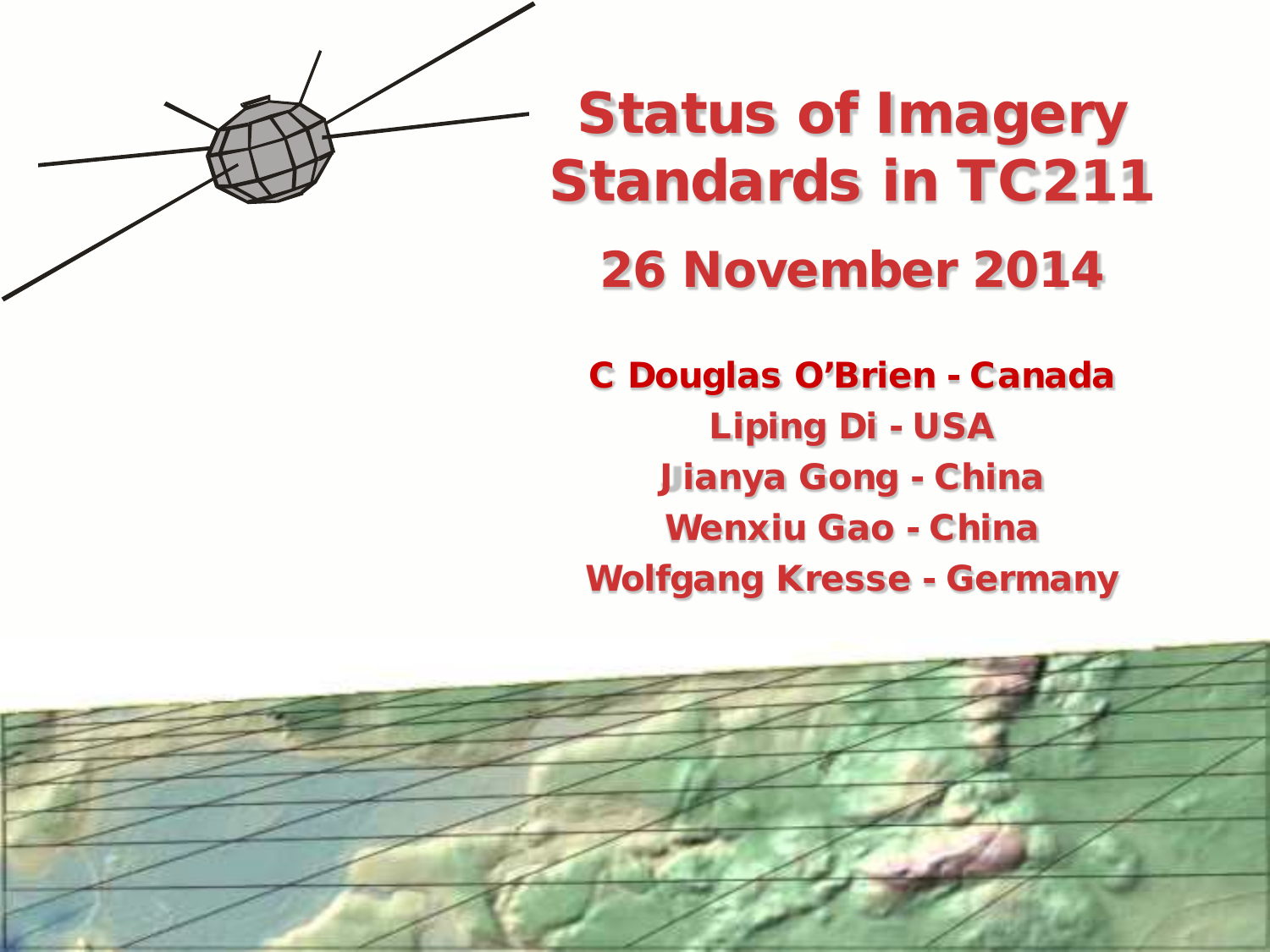### Imagery, Gridded and Coverage Data



 **Imagery and gridded data is the dominant form of geographic information**.

 $\cdot$  This has led to the development of a number of standards that are well used for the storage, encoding, manipulation and exchange of geographic imagery, gridded and coverage data – from satellite imagery to undersea bathymetry to elevation grids.

 $\cdot$  **ISO TC211 has developed 8 standards, Technical** Specifications, and Technical Reports and has 2 new standards and one revision in work.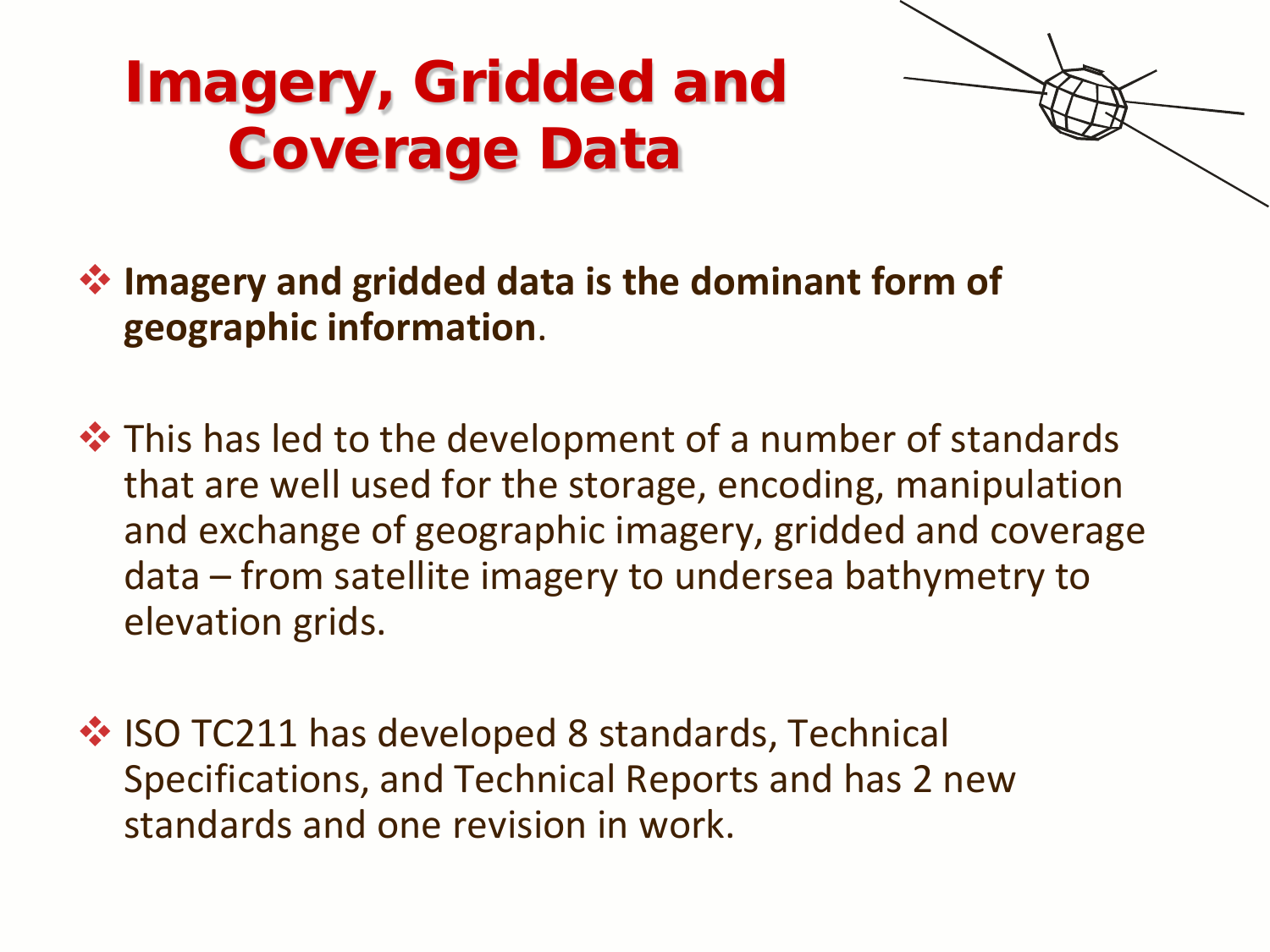### Standards Development

#### **Published standards**

- **ISO/TR 19120:2001** Geographic information **Functional standards**
- **ISO 19101-2:2008** Geographic information **Preference model - Part 2: Imagery**
- **ISO 19115-2:2009** Geographic information **Metadata - Part 2: Extensions for imagery and gridded data**
- **ISO/TS 19129:2009** Geographic information **Imagery, gridded and coverage data framework**
- **ISO/TS 19130:2010** Geographic information **Imagery sensor models for geopositioning**
- **ISO/TS 19130-2** Geographic information **Imagery sensor models for geopositioning - Part 2: SAR, InSAR**, **lidar and sonar**
- **ISO/TS 19139-2:2012** Geographic information **Metadata - XML Schema Implementation - Part 2 : Extensions for imagery and gridded data**
- **ISO/TS 19159-1** Geographic information **- Calibration and validation of remote sensing imagery sensors - Part 1: Optical sensor**

#### **Under preparation**

- **WI 19159-2** Geographic information **Calibration and validation of remote sensing imagery sensors - Part 1: Lidar**
- **WI 19130-1** Geographic information **Imagery sensor models for geopositioning** (Revision of ISO/TS 19130:2010)
- **WI 19163** Geographic information **Content components and encoding rules for imagery and gridded data**

#### **Related**

**ISO 19123:2005** Geographic information -- **Schema for coverage geometry and functions**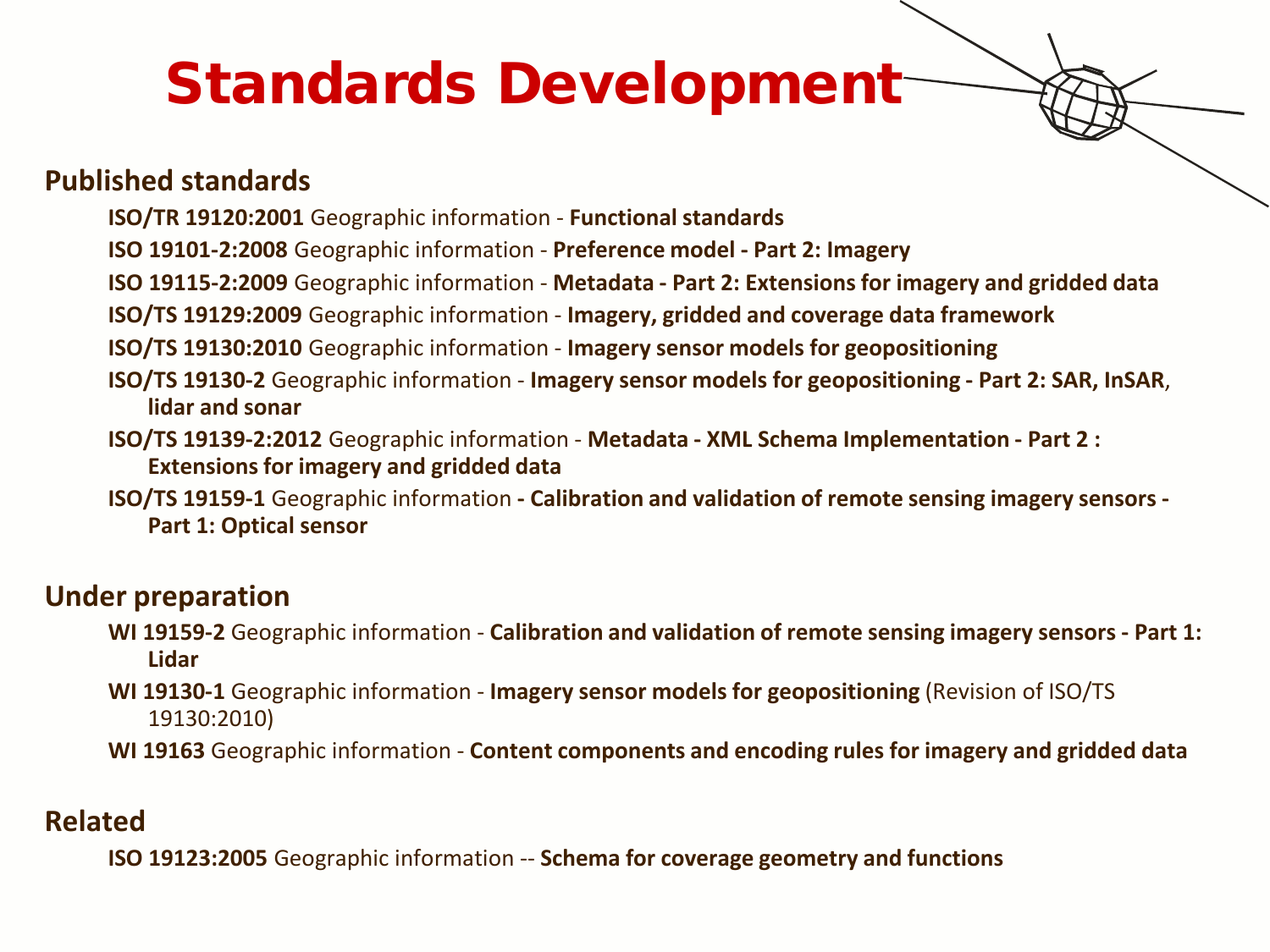# What is Imagery?

- $\bullet\bullet$  Most people are familiar with the images they get from their cameras or cell phones. They have a sense that pixels are the little dots that make up an image and that the number of megapixels in an image determines how sharp the image is. This seems simple.
- **◆ Beyond the initial apparent simplicity** imagery gets much more complex.





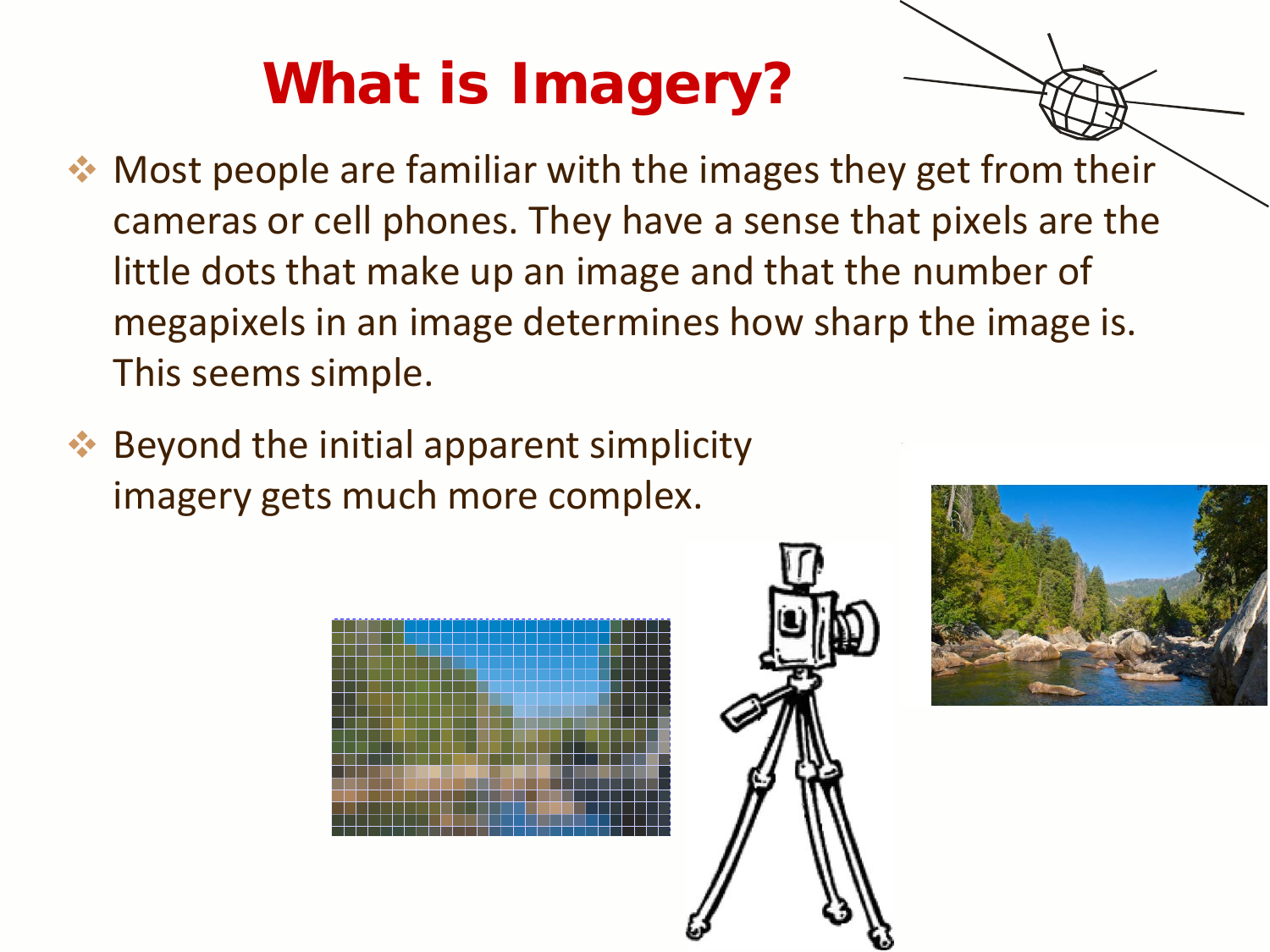### Coverages and Metadata

- $\cdot$  There are 2 areas of complexity:
	- **◆ Metadata**; and
	- Coverage geometry.
- **Extensive metadata is needed to describe remote sensing** imagery. This is addressed in several of the TC211 standards.
- $\cdot$  In addition coverage geometry views imagery and other similar types of data as mathematical fields that can manipulated and transformed.
- The basic coverage geometry is addressed in **ISO 19123 - Schema for coverage geometry and functions**.
- $\cdot$  The framework that links the coverage geometry and metadata is addressed in **ISO 19129 - Imagery, gridded and coverage data framework**.
- The overall structure is defined in **ISO 19101-2 – Reference Model Part 2 Imagery**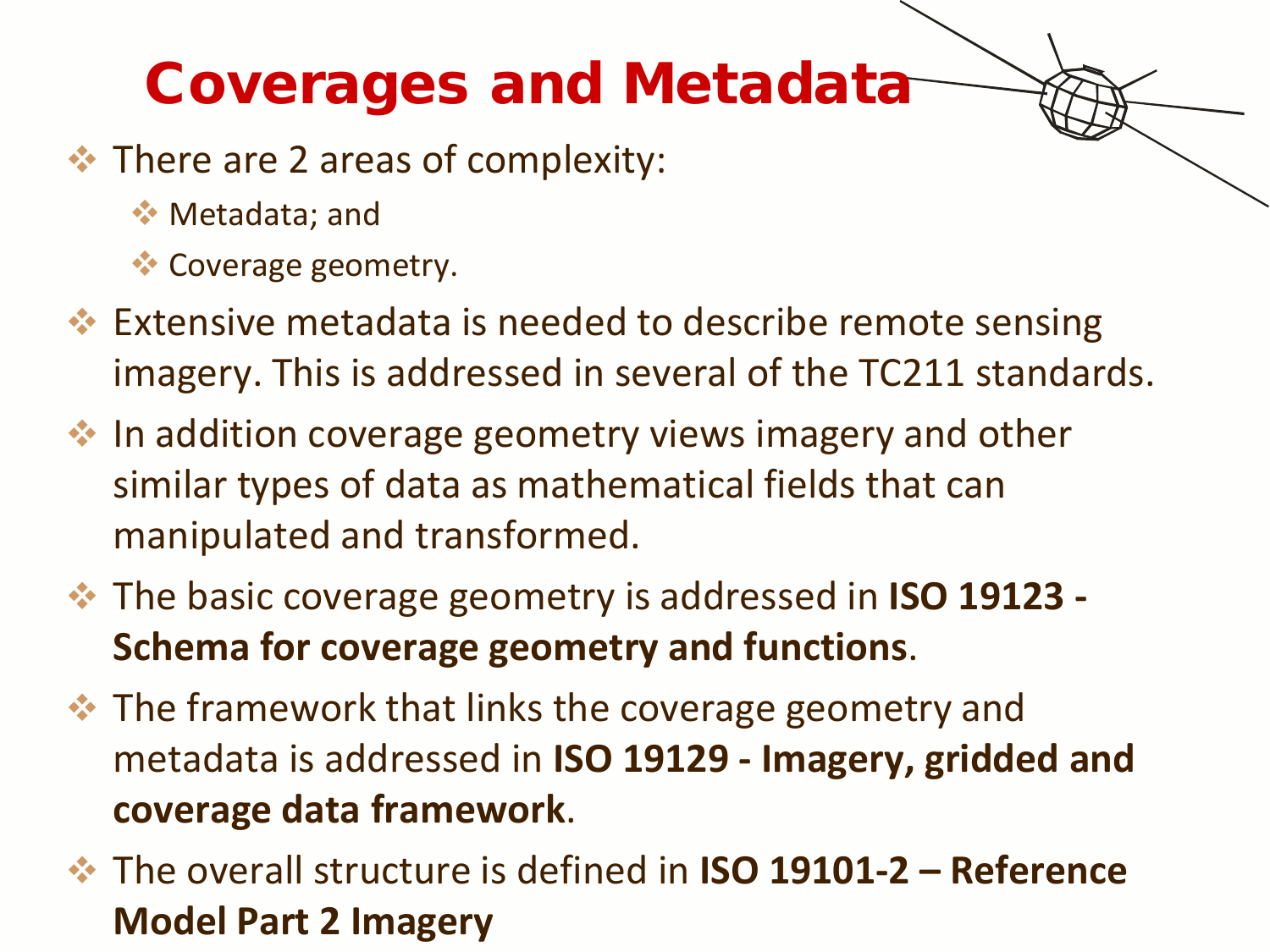## Coverages Concept

- An image is not just a set of picture elements (Pixels), but rather the underlying visual surface represented by the set of pixels.
- An interpolation function can operate on this underlying surface to generate intermediate values between the pixels.
- One set of pixels can be converted to another of a different density or geometry.
- **★ For example a satellite image can** be orthorectified to adjust it to be spatially referenced to the earth.

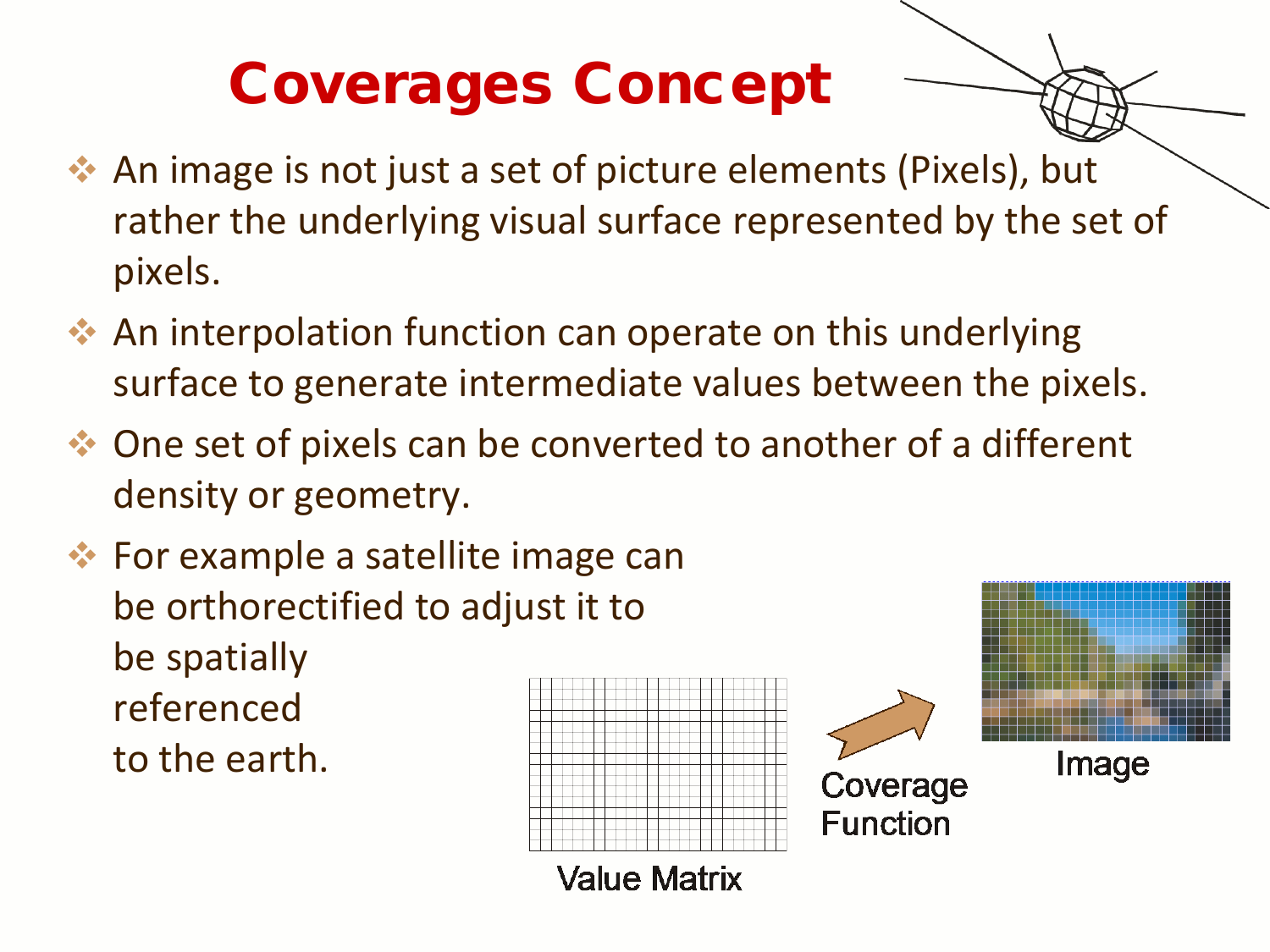## Satellite Imagery

 Raw satellite imagery may be viewed but it is not directly usable until it is processed. It needs to be orthorectified and georeferenced.



Spot Image 4 satellite image



over part of Quebec Canada. Geometric distortions must be mathematically adjusted for, and the image must be referenced to the earth..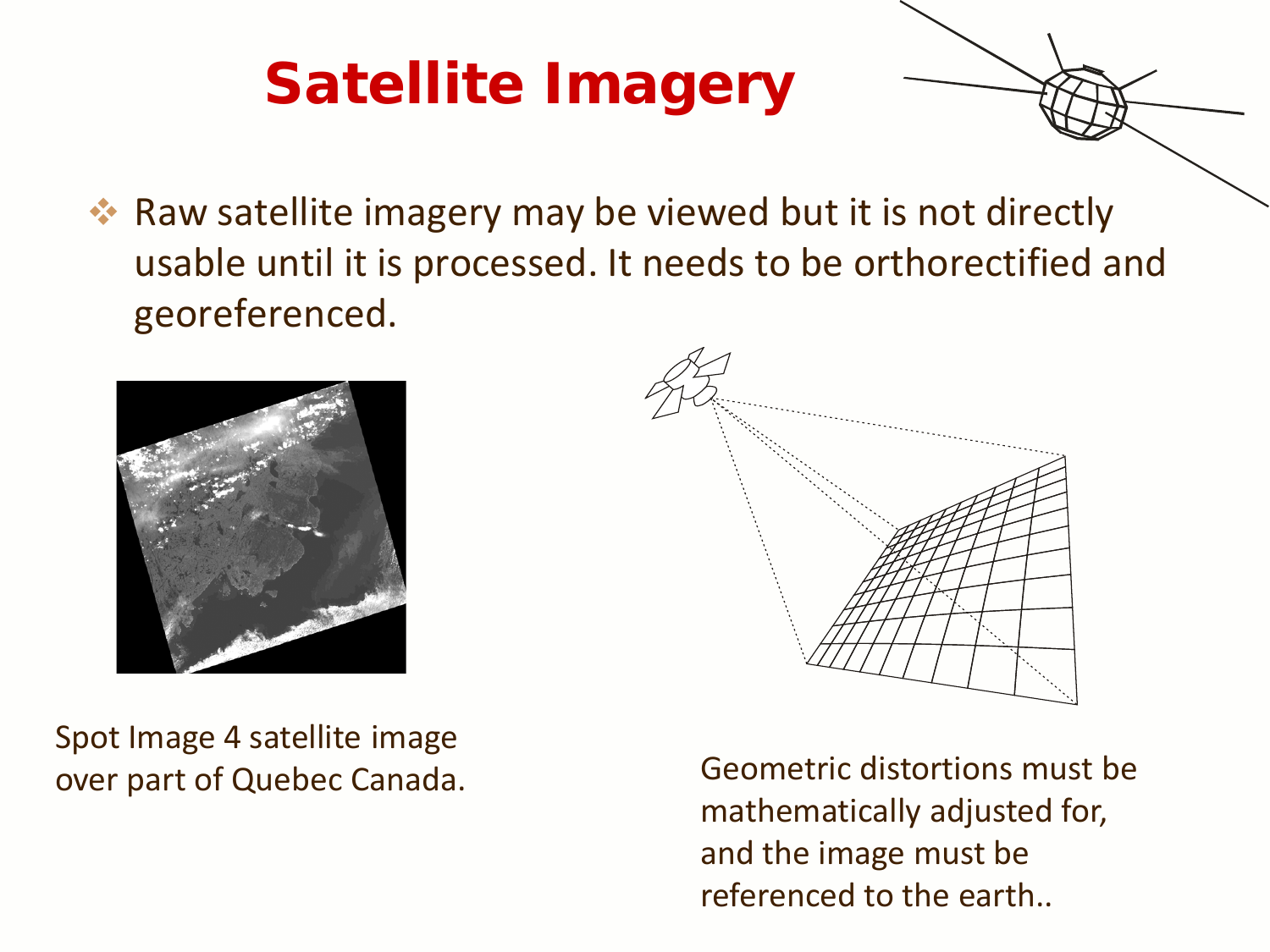# Coverage Types

#### **ISO Standard 19123 - Coverage Geometry and Functions**  defines a number of different types of coverages.



A Quadrilateral Grid is the most common type of coverage. The example is a Linear Scan Quadrilateral Grid in Row then Column order.

There are many other types of grid traversal methods. The example shows a Morton order traversal. This order is useful in that it supports non-uniform grid cells such as in a quad-tree.





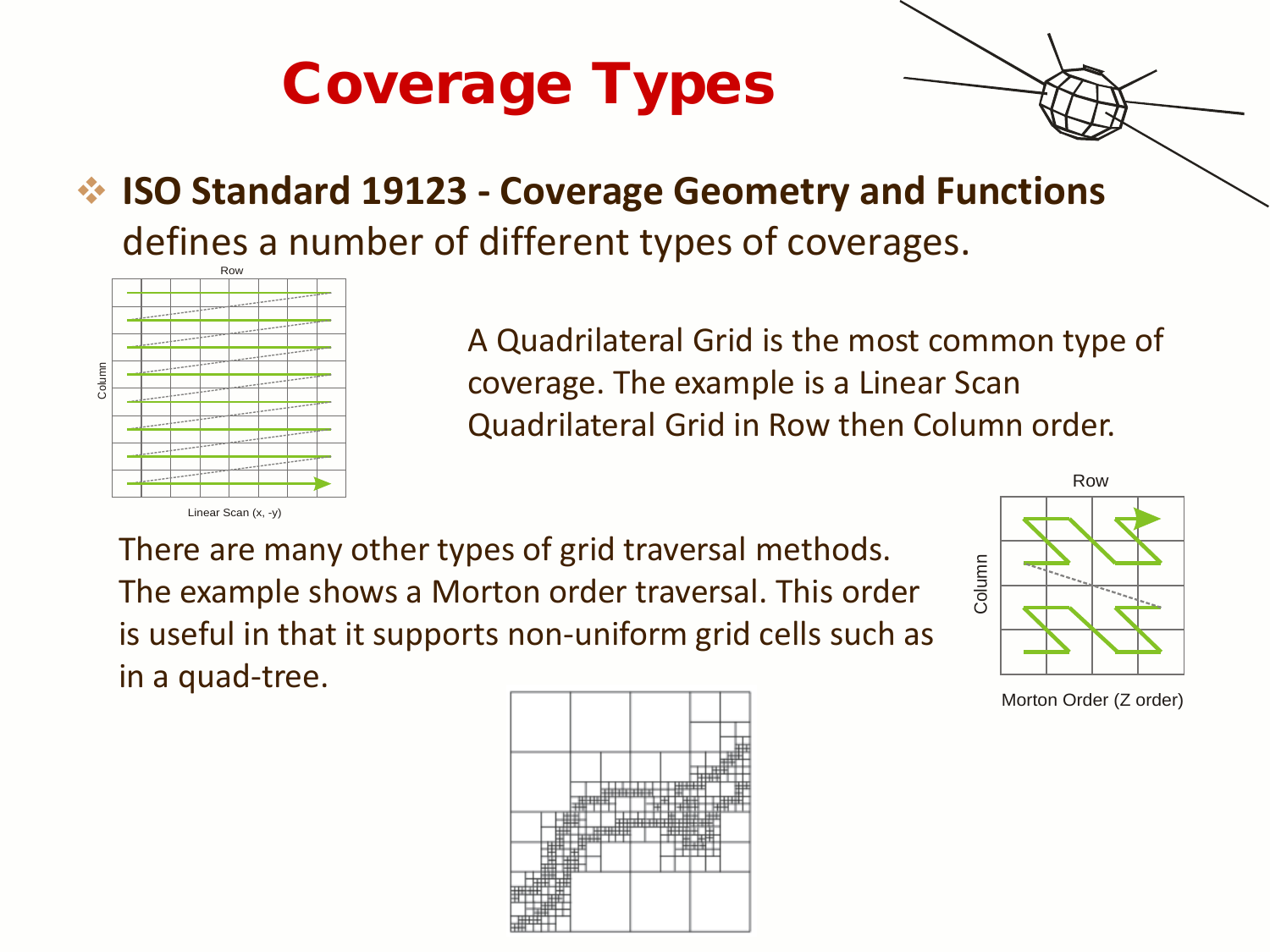# Coverage Types

 $\cdot$  There are a number of other coverage types familiar to a user.



A grid of elevation values supporting a Digital Elevation Model (DEM) is illustrated. A DEM is an ordered array of ground elevations at regularly spaced intervals.

Another way to represent an elevation surface is a Triangular Irregular Network (TIN) coverage . A TIN is a coverage defined by irregularly distributed nodes with three-dimensional coordinates (x, y, and z) that are arranged in a network of non-overlapping triangles.

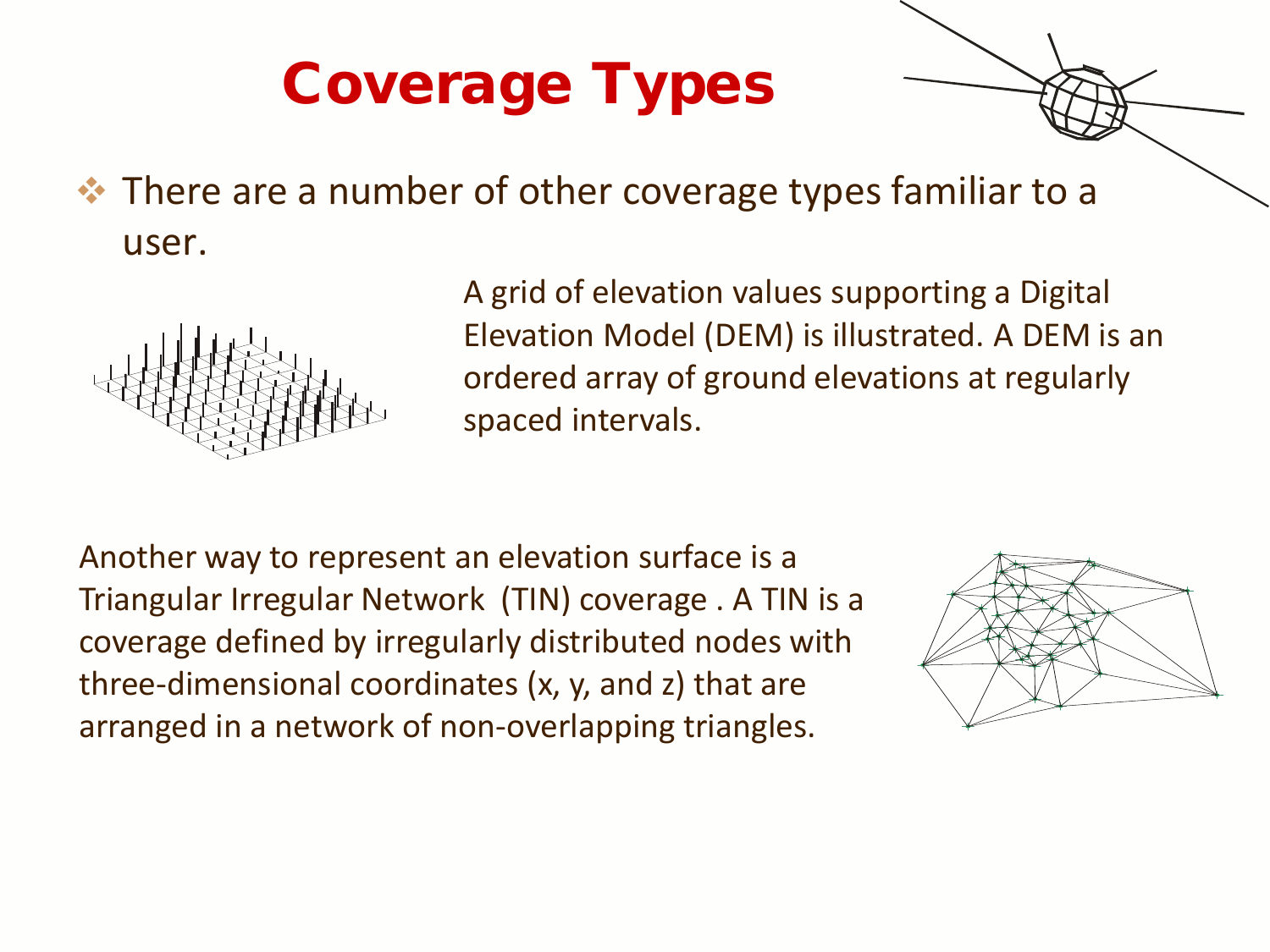### Coverage Types



The point set is well used in ocean hydrography to represent depth soundings. Closely related is the Thiessen polygon coverage which divides an area into a set of polygon areas by forming the set of direct positions that are closer to that point than to any other point in the defining set

A vector field coverage is used for the representation of flows such as river currents or winds.

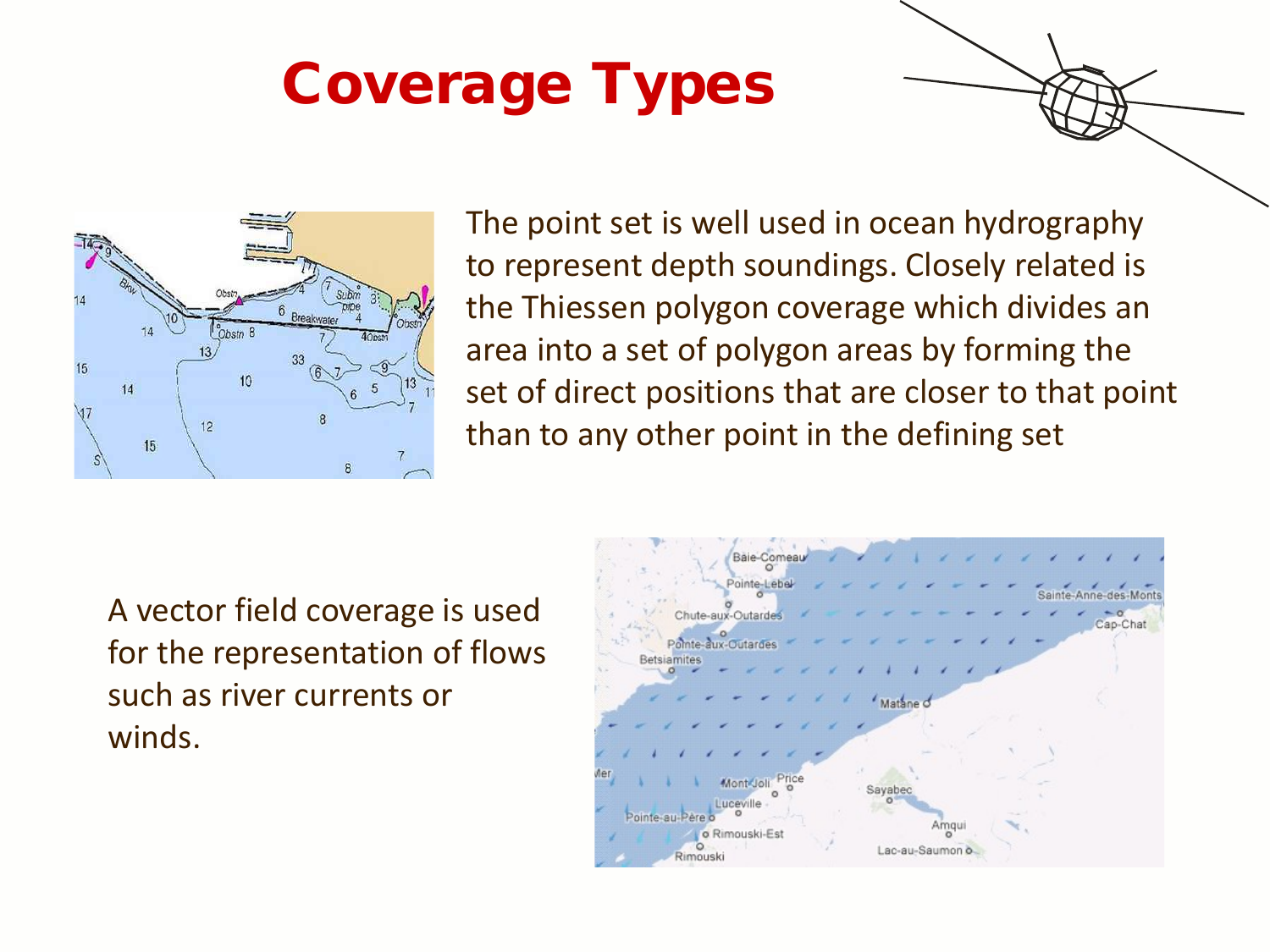ISO 19115-2 Metadata Part 2 Extensions for Imagery



- The fundamental metadata standard **ISO 19115:2003 – Metadata** includes metadata for coverage data in general.
- **ISO 19115-2:2009 Metadata -- Part 2: Extensions for imagery and gridded data** adds to the metadata standard by defining the schema required for describing imagery and gridded data.
- $\cdot$  It provides information about :
	- the properties of the measuring equipment used to acquire the data,
	- the geometry of the measuring process employed by the equipment, and
	- $\bullet\bullet$  the production process used to digitize the raw data.
- $\cdot$  This extension deals with metadata needed to describe the derivation of geographic information from raw data.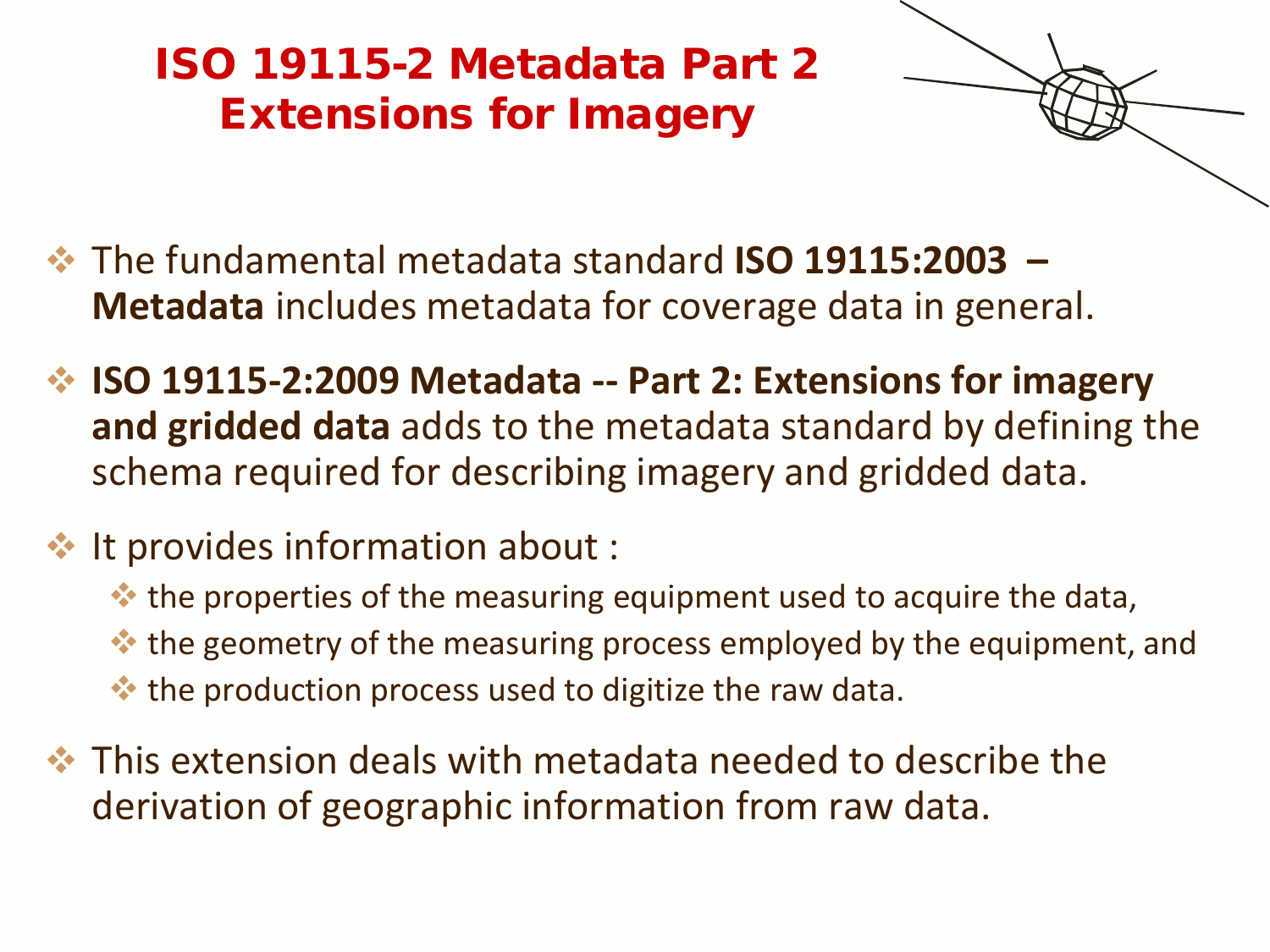#### ISO 19130 Metadata Part 2 Extensions for Imagery

- **ISO/TS 19130 Imagery sensor models for geopositioning**  identifies the information required to determine the relationship between the position of a remotely sensed pixel in image coordinates and its geoposition.
- $\cdot$  It supports exploitation of remotely sensed images.
- $\cdot$  It defines the metadata to be distributed with the image to enable user determination of geographic position from the observations.



**Line Scan Satellite Imager**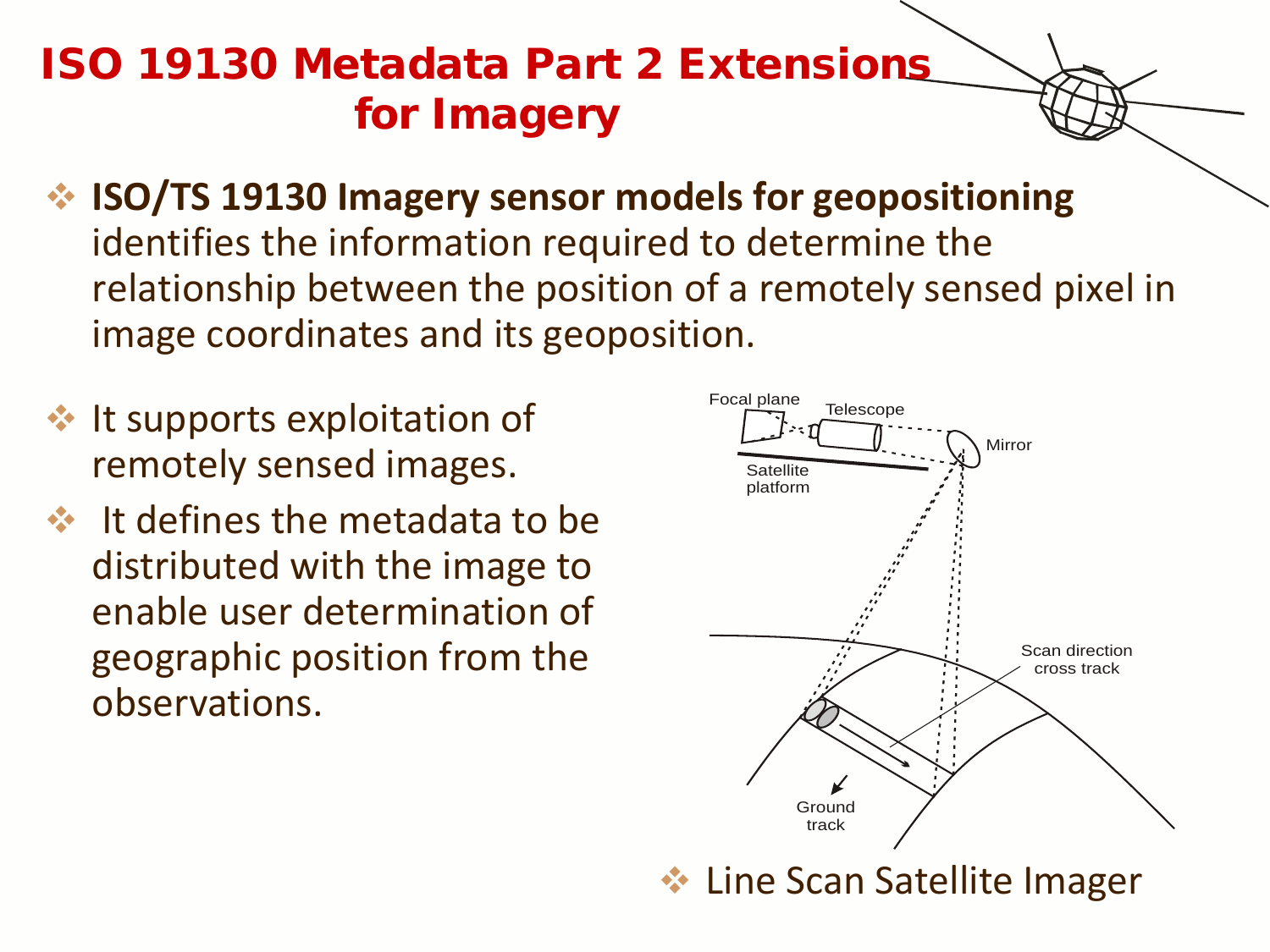19159 Calibration and validation of remote sensing imagery sensors and data

- **ISO/TS 19159** defines the calibration and validation of airborne and spaceborne remote sensing imagery sensors.
- **EXA:** The term "calibration" refers to geometry, radiometry, and spectral, and includes the instrument calibration in a laboratory as well as in situ calibration methods.
- $\cdot$  The validation methods address validation of the calibration information.
- **This standard is in several parts:**
	- Part 1 Optical Sensors (completed)
	- $\bullet$  Part 2 Lidar (in work)
	- Part 3 Radar SAR, InSAR (planned)
	- Part 4 Lidar Sonar (planned)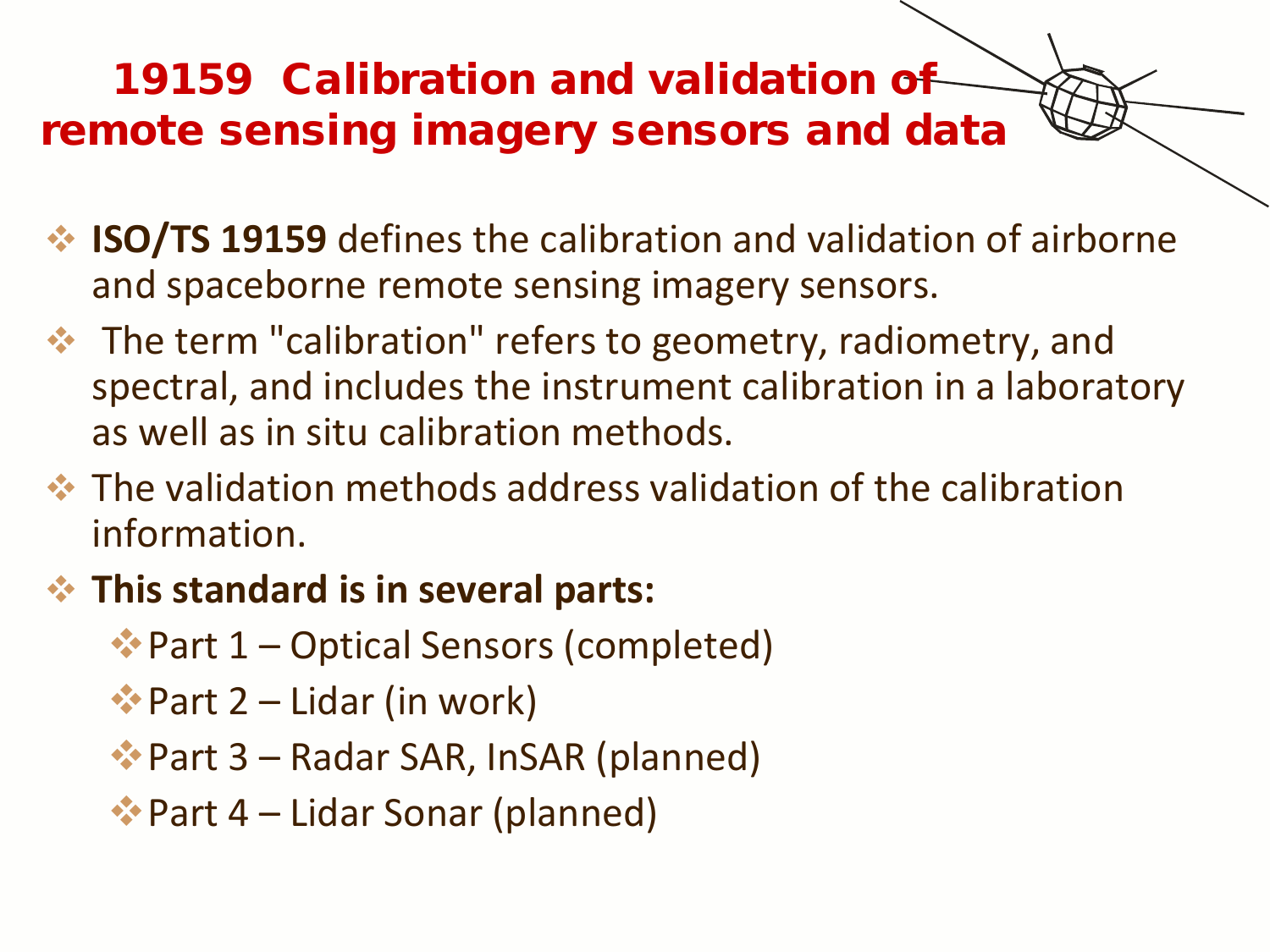#### 19163 Content components and encoding rules for imagery and gridded data

- The standardization of **an approach to handle the multiple encoding formats for imagery and gridded data** has been a goal since 2004**.**
- $\cdot$  The standard 19163 classifies imagery and regularly-spaced gridded thematic data into types based on attribute property, sensor type, and spatial property, and defines an encodingneutral content model for the required components for each type of data.
- $\cdot$  It also specifies logical data structures and the rules for encoding the content components in the structures.
- Additional parts to this standard are planned to provide examples on how to bind the logical data structures to selected commonly-used physical data formats. It does not define any new physical data formats.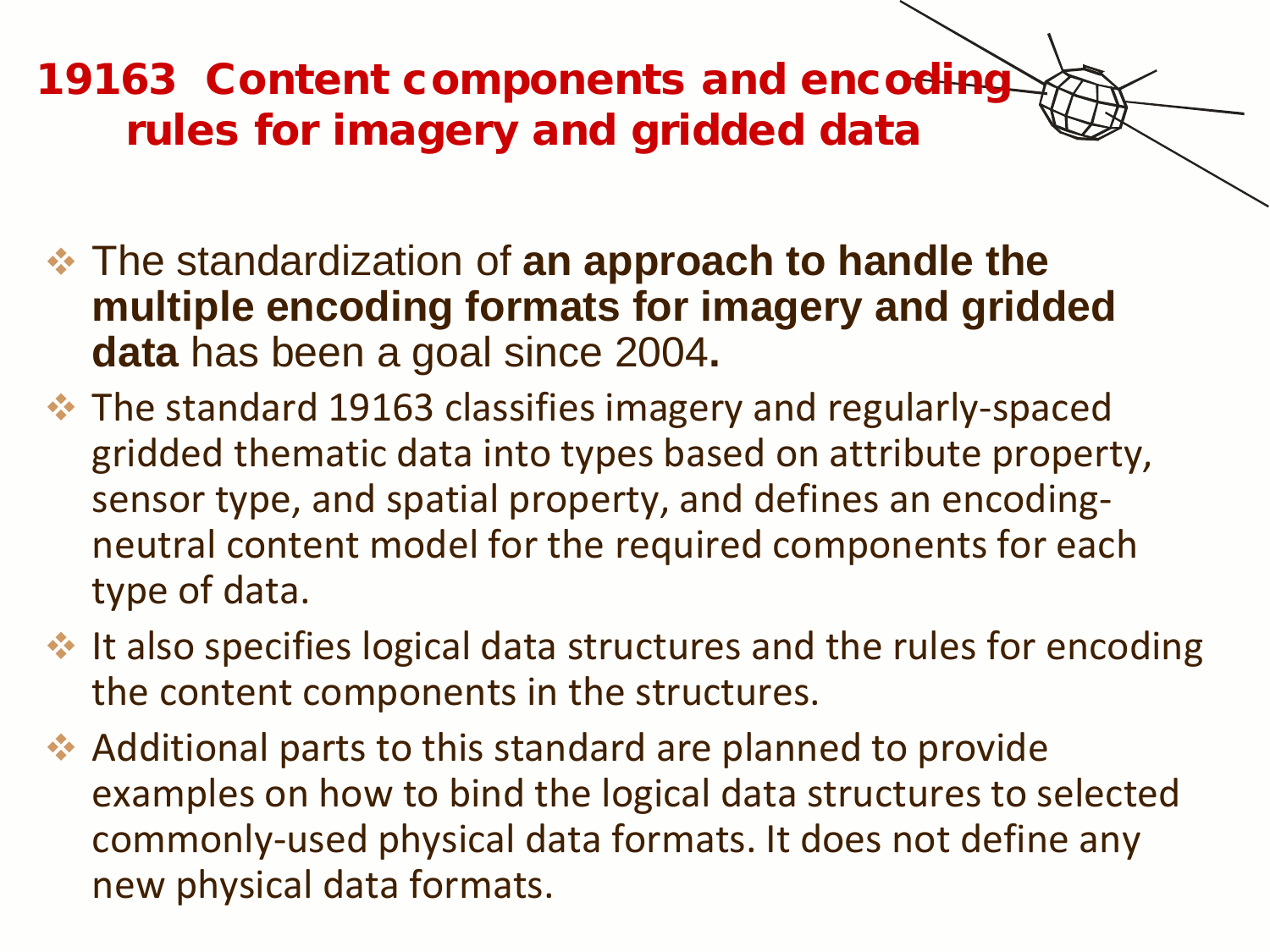ISO 19139-2 Metadata Metadata – XML schema implementation -- Part 2: Extensions for imagery and gridded data

- ◆ ISO 19139-2:2012 defines Geographic Metadata for imagery and gridded data encoding.
- $\cdot$  This complements the ISO 19139 XML schema corresponding to the fundamental ISO 19115 Metadata standard.
- **☆** This is an XML Schema implementation derived from ISO 19115-2.